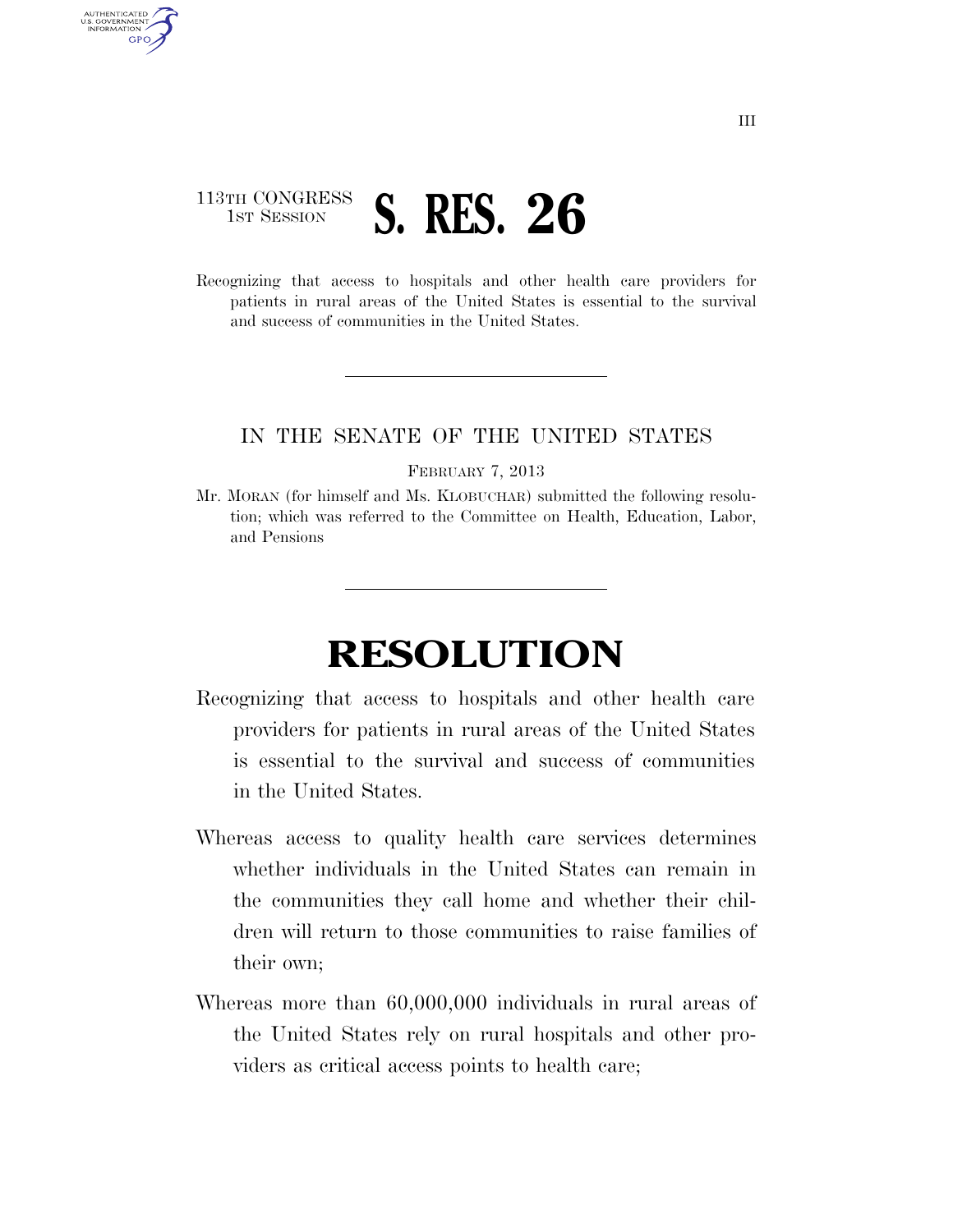- Whereas rural areas of the United States need quality health care services to attract and retain business and industry;
- Whereas, to ensure that communities in the United States survive and flourish, Congress must address the unique health care needs of individuals in rural areas of the United States;
- Whereas individuals in rural areas of the United States are, per capita, older, poorer, and sicker than individuals in urban areas of the United States;
- Whereas, according to the Department of Health and Human Services, ''rural areas have higher rates of poverty, chronic disease, and uninsurance, and millions of rural Americans have limited access to a primary care provider'';
- Whereas, according to the Department of Agriculture, individuals in rural areas of the United States have higher rates of age-adjusted mortality, disability, and chronic disease than individuals in urban areas of the United States;
- Whereas the 20 percent of the population of the United States that lives in rural areas is scattered over 90 percent of the landmass of the United States;
- Whereas the geography and weather of rural areas of the United States can make accessing health care difficult, and cultural, social, and language barriers compound rural health challenges;
- Whereas individuals in rural areas of the United States are more likely to be uninsured and more likely to receive coverage through public sources than individuals in urban areas of the United States;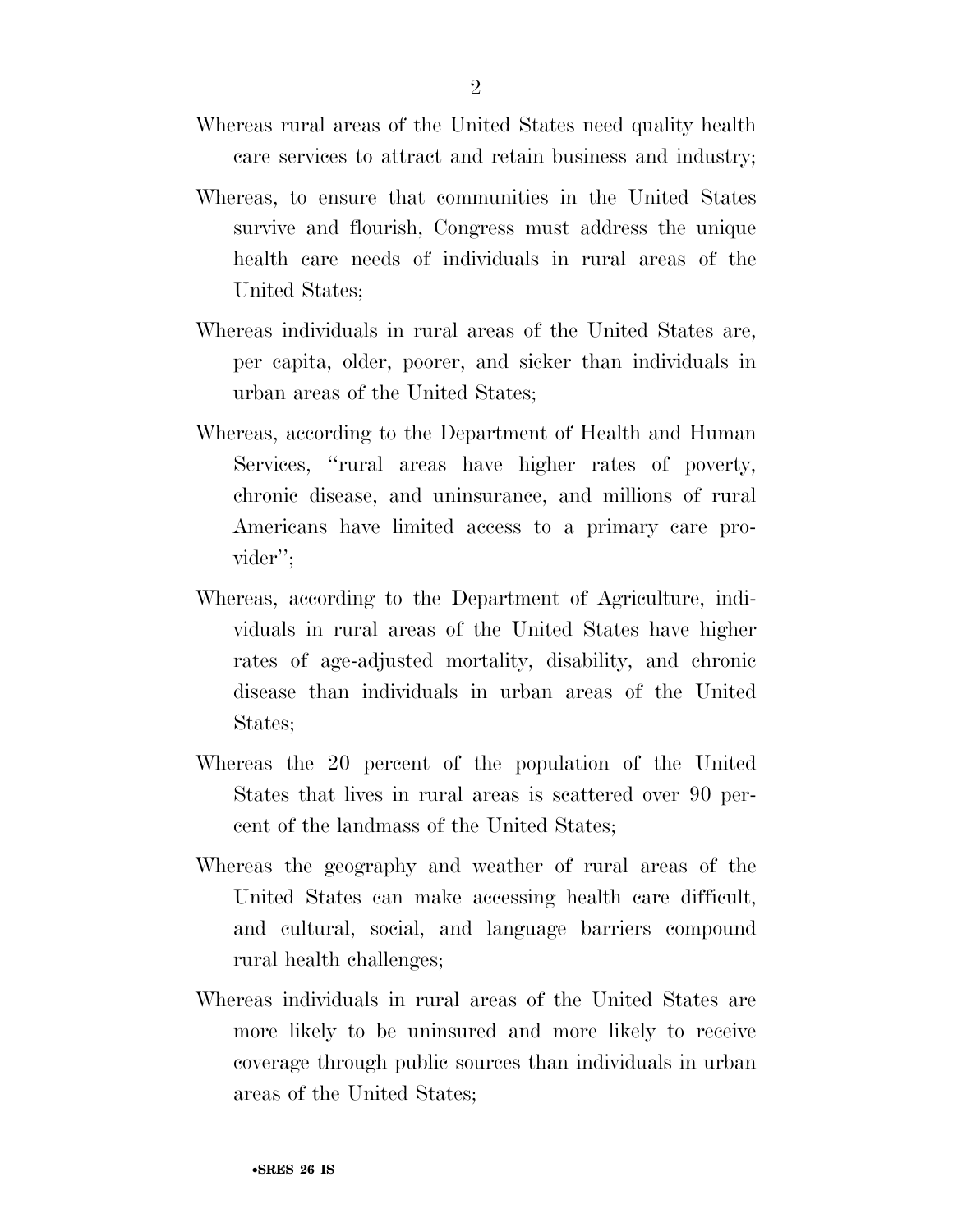Whereas access to health care continues to be a major challenge in rural areas of the United States, as—

(1) 77 percent of the 2,050 rural counties in the United States are designated as primary care Health Professional Shortage Areas (commonly referred to as ''HPSAs'');

(2) rural areas of the United States have fewer than half as many primary care physicians per  $100,000$  people as urban areas of the United States; and

(3) more than 50 percent of patients in rural areas of the United States travel at least 20 miles to receive specialty medical care, compared to only 6 percent of patients in urban areas of the United States;

Whereas, because rural hospitals and other providers face unique challenges in administering care to patients, Congress has traditionally supported those providers by implementing—

(1) specific programs to address rural hospital closures that occurred in the 1980s by providing financial support to hospitals that are geographically isolated and in which Medicare patients make up a significant percentage of hospital inpatient days or discharges; and

(2) a program established in 1997 to support limited-service hospitals that, being located in rural areas of the United States that cannot support a full-service hospital, are critical access points to health care for rural patients;

Whereas hospitals in rural areas of the United States achieve high levels of performance, according to standards for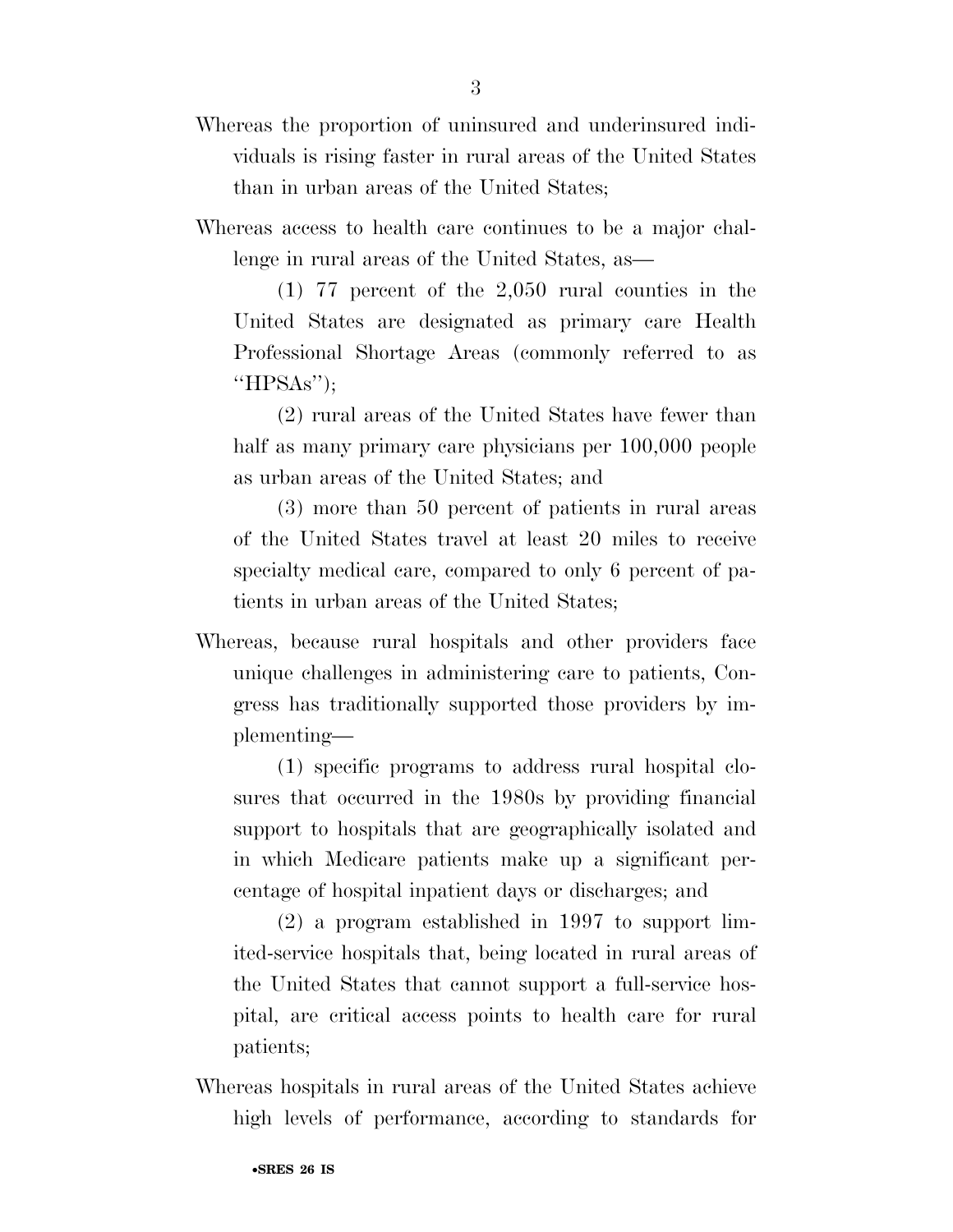quality, patient satisfaction, and operational efficiency, for the types of care most relevant to rural communities;

- Whereas, in addition to the vital care that rural health care providers provide to patients, rural health care providers are critical to the local economies of their communities and are one of the largest types of employers in rural areas of the United States where, on average, 14 percent of total employment is attributed to the health sector;
- Whereas a hospital in a rural area of the United States is typically one of the top 2 largest employers in that area;
- Whereas 1 primary care physician in a rural community annually generates approximately \$1,500,000 in total revenue, and 1 general surgeon in a rural community annually generates approximately \$2,700,000 in total revenue;
- Whereas the average Critical Access Hospital, a limited-service rural health care facility, creates 107 jobs and generates \$4,800,000 in annual payroll, and the wages, salaries, and benefits provided by a Critical Access Hospital can amount to 20 percent of the output of a rural community's economy;
- Whereas hospitals in rural communities play a vital role in caring for the residents of those communities and preserving the special way of life that communities in the United States foster; and
- Whereas the closure of a hospital in a rural community often results in severe economic decline in the community and the departure of physicians, nurses, pharmacists, and other health providers from the community, and forces patients to travel long distances for care or to delay receiving care, leading to decreased health outcomes, higher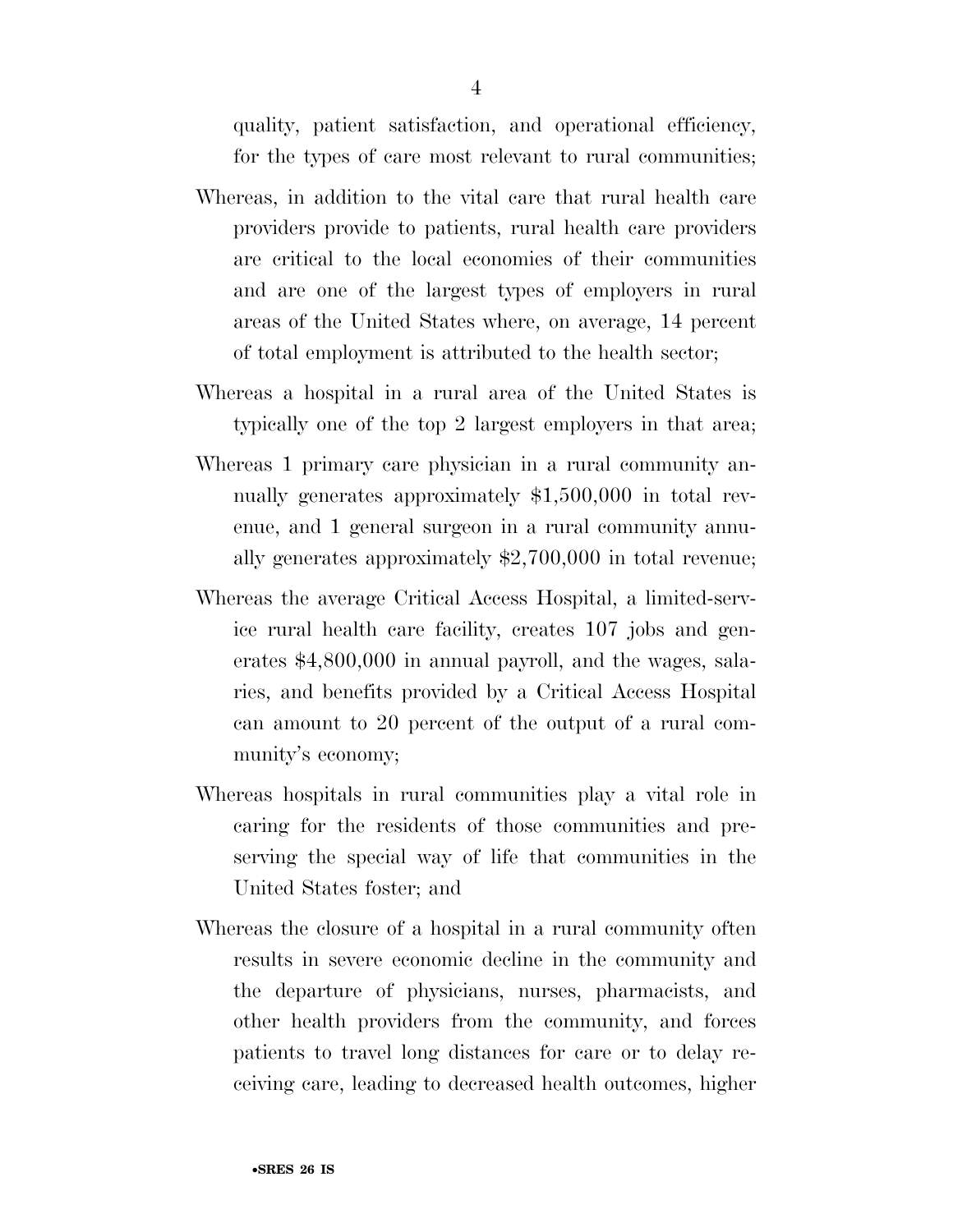costs, and added burden to patients: Now, therefore, be it

- *Resolved,* That the Senate—
- (1) recognizes that access to hospitals and other health care providers for patients in rural areas of the United States is essential to the survival and success of communities in the United States;

 (2) recognizes that preserving and strength- ening access to quality health care in rural areas of 8 the United States is crucial to the success and pros-perity of the United States;

 (3) recognizes that strengthening access to hos- pitals and other health care providers for patients in rural areas of the United States makes Medicare more cost-effective and improves health outcomes for patients;

 (4) recognizes that, in addition to the vital care that rural health care providers provide to patients, rural health care providers are integral to the local economies and are one of the largest types of em-ployers in rural areas of the United States; and

 (5) celebrates the many dedicated medical pro- fessionals across the United States who work hard each day to deliver quality care to the nearly 1 in 5 people in the United States living in rural areas, because the dedication and professionalism of those